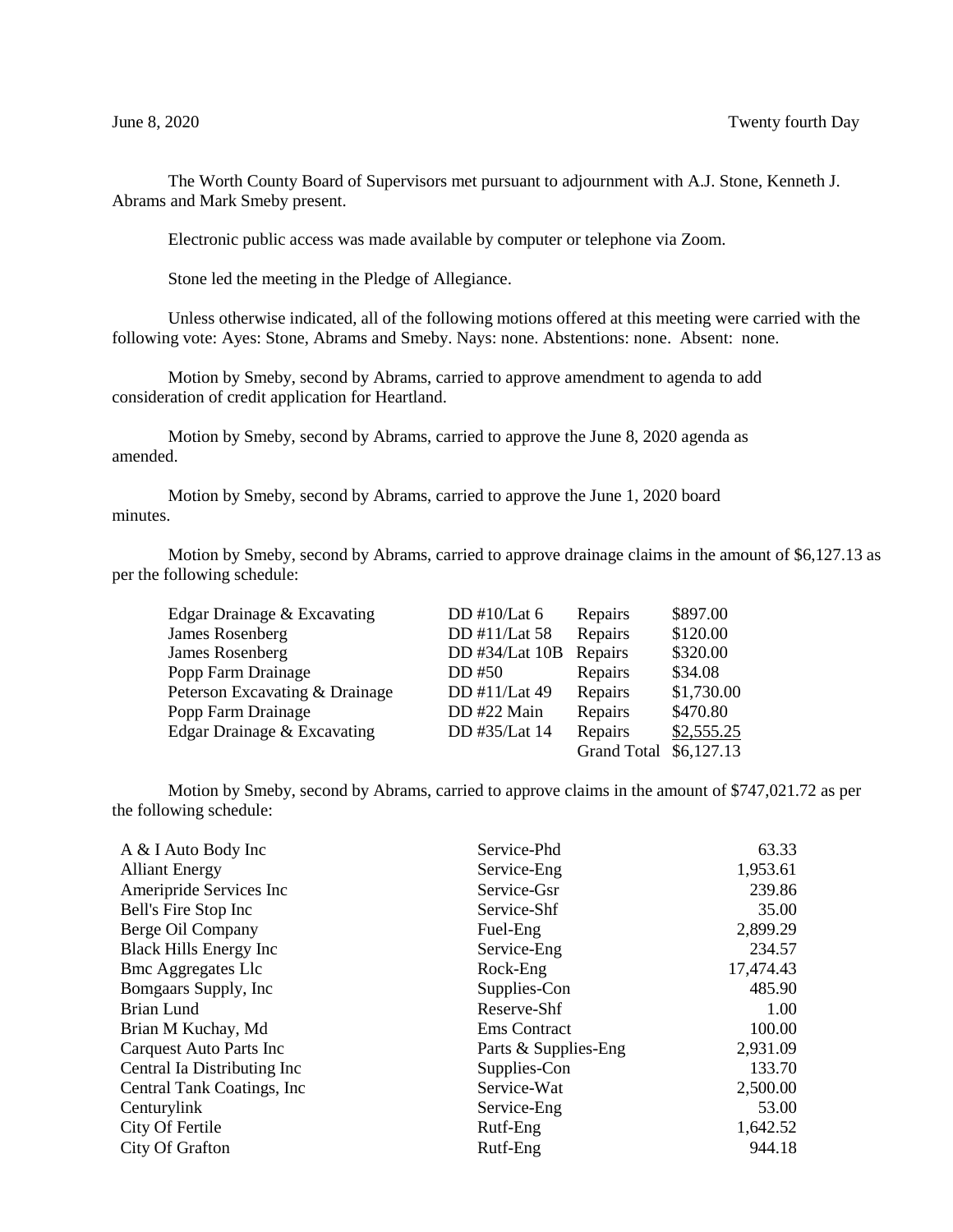| City Of Hanlontown                      | Rutf-Eng           | 383.84     |
|-----------------------------------------|--------------------|------------|
| City Of Joice                           | Rutf-Eng           | 1,014.96   |
| City Of Kensett                         | Rutf-Eng           | 501.07     |
| City Of Manly                           | Service-Eng        | 45.65      |
| <b>City Of Northwood</b>                | Service-Gsr        | 391.52     |
| Cloud Cover Usa/, Inc                   | Service-Dap        | 200.00     |
| Cnh Capital Prod Plus Account           | Supplies-Con       | 106.00     |
| <b>Culligan Of Mason City</b>           | Service-Phd        | 21.00      |
| Denco Highway Construction Corp.        | Service-Eng        | 121,196.62 |
| Des Moines Stamp Mfg Co                 | Supplies-Shf       | 32.40      |
| <b>Electronic Engineering</b>           | Service-Shf        | 4,171.11   |
| Falkstone Llc                           | Rock-Eng           | 10,394.25  |
| <b>Fastenal Company</b>                 | Supplies-Trs       | 288.00     |
| Government Forms & Supplies             | Supplies-Trs       | 784.00     |
| Greve Law Office                        | Rent & Payroll-Aty | 5,897.00   |
| Guardian Rfid                           | Service-Shf        | 2,175.00   |
| Heartland Asphalt Inc                   | Supplies-Eng       | 1,609.62   |
| Henry M. Adkins & Son Inc.              | Supplies-Aud       | 4,231.40   |
| Huber Supply Co Inc                     | Supplies-Eng       | 574.54     |
| Ia Dept Of Agriculture                  | Levy-Taxes         | 775.07     |
| Ia Dot                                  | Supplies-Eng       | 3,290.00   |
| Ia Law Enforcement Academy              | Edu-Shf            | 2,500.00   |
| Ia Secretary Of State                   | Notary-Shf         | 30.00      |
| Imwca                                   | Wk Comp Prem-Ins   | 28,654.00  |
| <b>Interstate Motor Trucks Inc</b>      | Parts-Eng          | 52.96      |
| <b>J&amp;L Autobody And Customs Llc</b> | Service-Shf        | 350.00     |
| Jake Jackson                            | Reimb-Eng          | 150.00     |
| <b>Justin Bruns</b>                     | Reserve-Shf        | 1.00       |
| <b>Kathy Dahl</b>                       | Service-San        | 1,000.00   |
| Kayla Moon                              | Reserve-Shf        | 1.00       |
| Kelly Hardware                          | Supplies-Gsr       | 119.22     |
| Kevin Springer Construction             | Service-Gsr        | 500.00     |
| <b>Knudtson Automotive Service</b>      | Service-Shf        | 278.76     |
| Mail Services Llc                       | Supplies-Trs       | 310.48     |
| Marry Hanson Family Farm, Llc           | Service-San        | 1,000.00   |
| Martin Marietta Materials Inc           | Rock-Eng           | 13,684.82  |
| Mason City Glass Service                | Service-Rec        | 1,294.00   |
| Menards Inc                             | Parts-Eng          | 93.86      |
| Michael Logeman                         | Reserve-Shf        | 1.00       |
| Mike Bode                               | Reimb-Eng          | 196.81     |
| Mk Service & Repair                     | Equip-Eng          | 1,300.00   |
| <b>Nelson Family Trust</b>              | Rent-Shf           | 300.00     |
| Nicholas Dvorak                         | Service-San        | 575.00     |
| North Iowa Cooperative Elevator         | Supplies-Con       | 993.65     |
| Northwood Anchor Inc                    | Service-Shf        | 181.00     |
| Northwood Sanitation Llc                | Service-Gsr        | 191.50     |
| Nuss Truck & Equipment Inc              | Parts-Eng          | 1,278.21   |
| Olson Insurance Inc                     | Renewal-Ins        | 1,520.00   |
| Pdjj Levang Farms                       | Service-San        | 1,000.00   |
| Plunkett's Pest Control Inc             | Service-Con        | 36.40      |
| Printing Services Inc                   | Supplies-Sdp       | 33.99      |
| <b>Purchase Power</b>                   | Postage-Trs        | 697.89     |
| <b>Ram Systems</b>                      | Service-Phd        | 720.00     |
|                                         |                    |            |